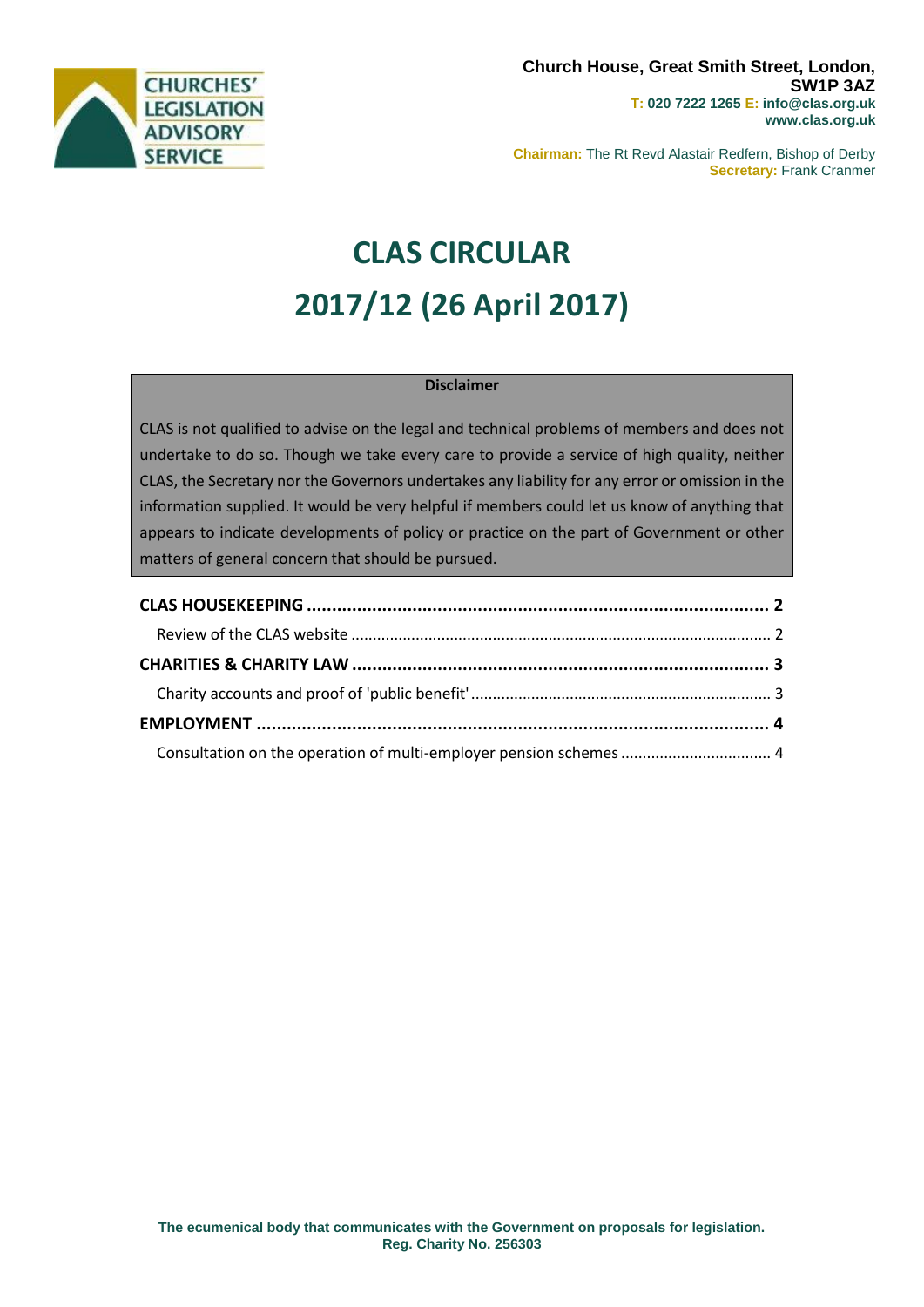## <span id="page-1-0"></span>**CLAS HOUSEKEEPING**

<span id="page-1-1"></span>**Review of the CLAS website**



A reminder that we are currently in the process of reviewing the CLAS website and have posted [a survey](https://www.surveymonkey.co.uk/r/QBNVVPR) calling for views on its current setup, how it is being used and how it could be improved to provide a better service to the membership. *We would very much value your input*.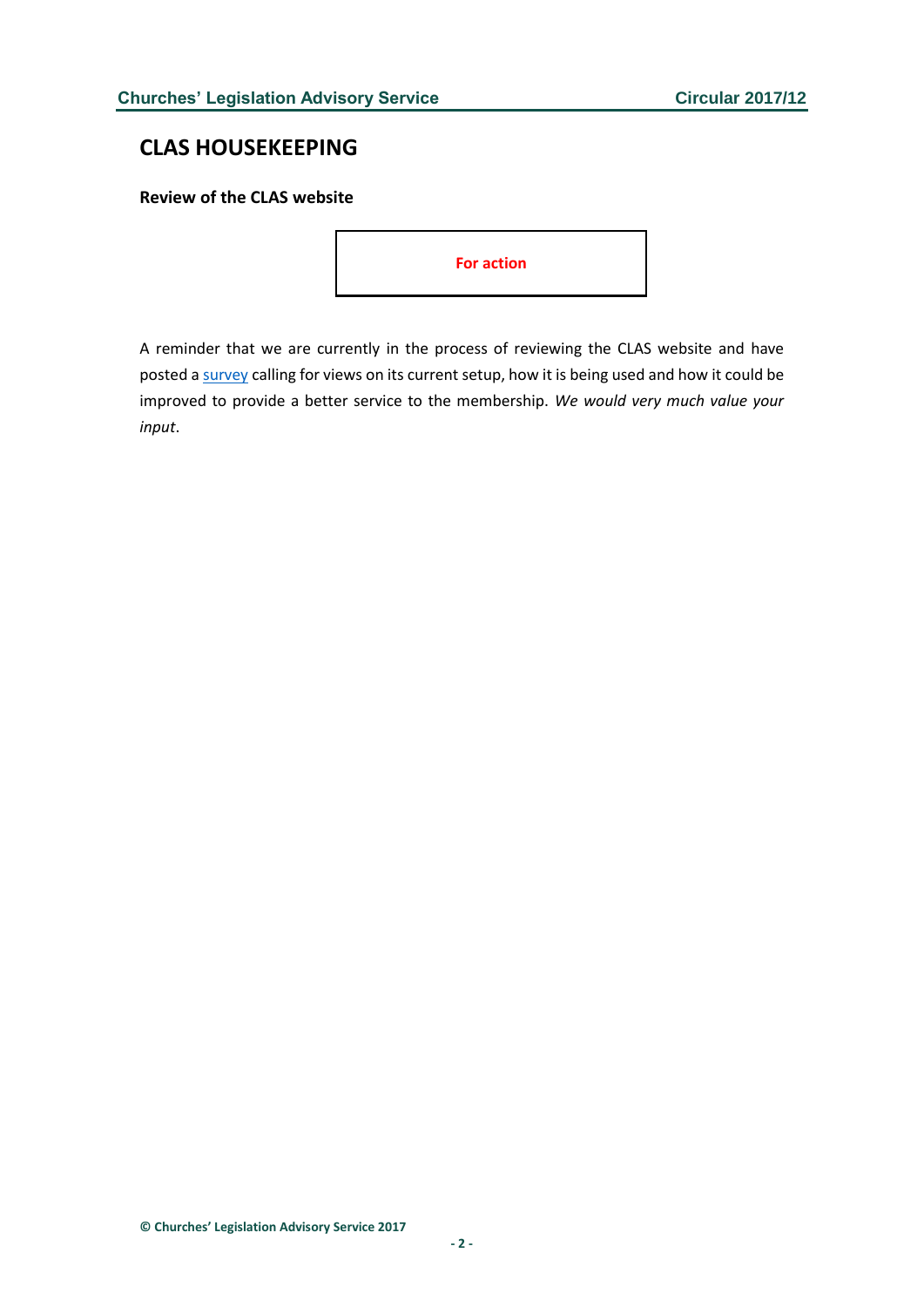## <span id="page-2-0"></span>**CHARITIES & CHARITY LAW**

<span id="page-2-1"></span>**Charity accounts and proof of 'public benefit'**

**For information and possibly for action**

The Charity Commission has published the [findings](http://www.gov.uk/government/collections/accounts-monitoring-charity-commission) of its work to scrutinise charity accounts, concluding that 54 per cent of those reviewed did not meet the 'public benefit' reporting requirement.

The Commission analysed a random sample of 107 charity accounts against two criteria:

- how charities are reporting on the public benefit requirement
- whether the accounts meet readers' needs

The Commission found that **58** charities did not meet the public benefit reporting requirement. Of these, 13 failed the requirement as they did not describe the difference that their charity had made; 21 did not include the statement that they had complied with the public benefit requirements and read the Commission's guidance; and 24 did not do either.

The report also includes an example case study from the sample, demonstrating how trustees can explain succinctly and clearly how their work benefits the public and the difference that they make.

The Commission also examined whether the charities' accounts met basic user needs, based on a range of criteria, including whether the annual report explained the activities the charity had carried out during the year to meet its purposes and whether the accounts had been appropriately scrutinised in an audit or independent examination. 25 per cent of those reviewed did not meet the basic standard, for example because the accounts were inconsistent or not transparent.

[Source: Charity Commission – 21 April]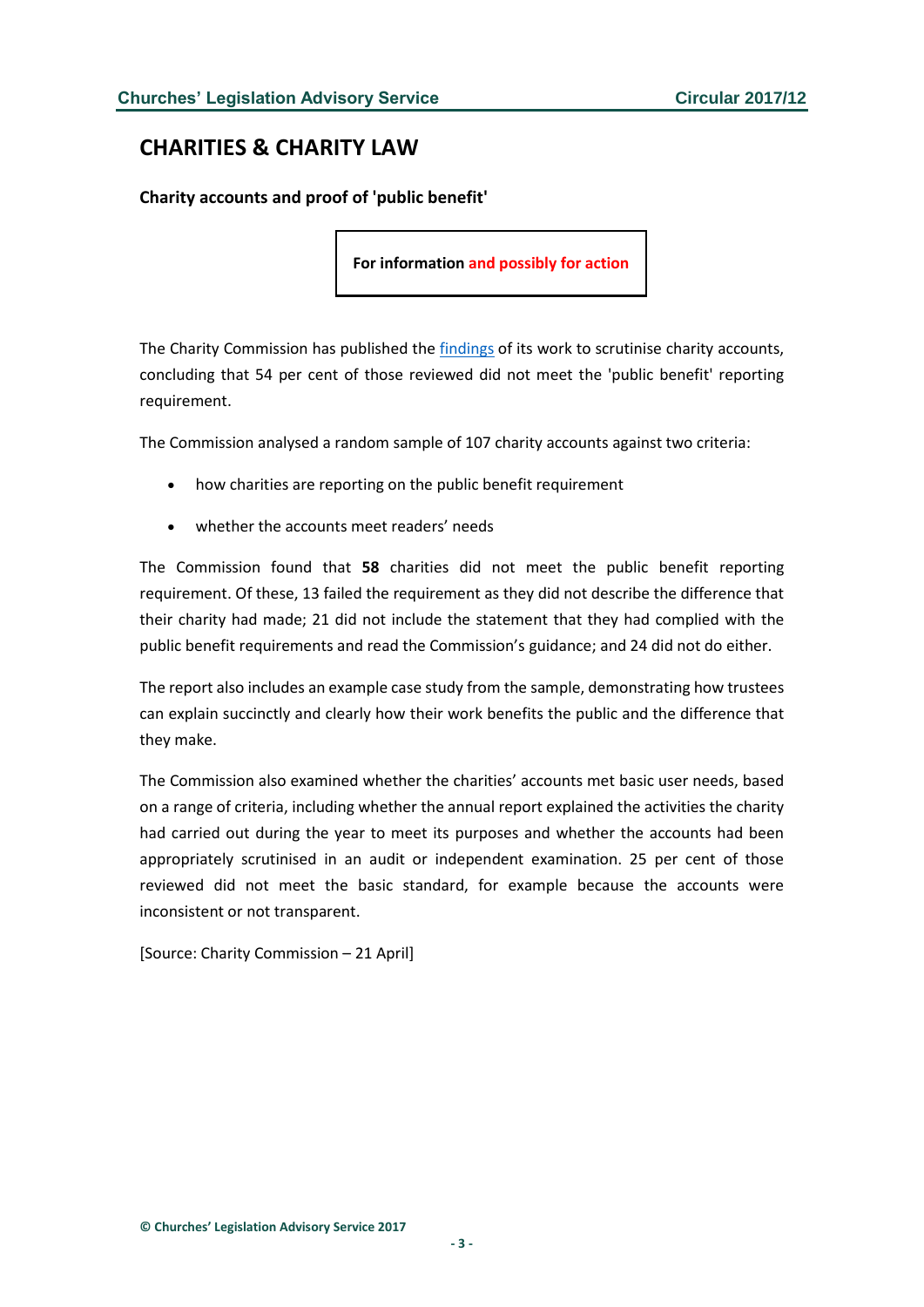### <span id="page-3-0"></span>**EMPLOYMENT**

<span id="page-3-1"></span>**Consultation on the operation of multi-employer pension schemes**

**For information and possibly for action**

#### *Sheila Duncan has brought the following to our attention.*

The Department for Work and Pensions (DWP) has launched a [consultation on the draft](https://www.gov.uk/government/uploads/system/uploads/attachment_data/file/610556/the-draft-occupational-pension-schemes-employer-debt-amendment-regulations-2017-consultation.pdf)  [Occupational Pension Schemes \(Employer Debt\) \(Amendment\) Regulations 2017:](https://www.gov.uk/government/uploads/system/uploads/attachment_data/file/610556/the-draft-occupational-pension-schemes-employer-debt-amendment-regulations-2017-consultation.pdf) in short, the proposals would allow employers in multi-employer schemes to defer their cessation debt. [The consultation](https://www.gov.uk/government/consultations/the-draft-occupational-pension-schemes-employer-debt-amendment-regulations-2017) opened to submissions on 21 April and closes on **18 May 2017**.

Currently, when an employer no longer has an active member in a multi-employer defined benefit (DB) scheme, that situation automatically triggers a statutory debt under section 75 of the Pensions Act 1995 (a 'section 75 debt'), which is calculated as the employer's share of the difference between the value of the scheme assets and its liabilities on a buyout basis. This often includes 'orphan liabilities' from past employers that have gone bust or left the scheme. The calculation, which often results in a significant debt, has caused huge financial distress for employers in these schemes: it can sometimes bankrupt individual employers and has been a particular headache for charities.

The Government has proposed that a deferred debt arrangement be introduced which would allow an employer in a multi-employer defined benefit (DB) scheme to delay paying an employer debt when it ceases to employ an active member.

The DWP's proposal could reduce the burden on employers because it will allow employers who cease to have an active member to fund the scheme solely on a technical provisions basis and continue to be treated as an 'employer' in relation to that scheme. This proposal would be subject to a number of conditions, including:

- that it satisfies a funding test,
- that the trustees or scheme managers provide consent, and
- that the scheme is not in a Pension Protection Fund (PPF) assessment period.

The new regulations would also not apply where employers were restructuring.

Charity Finance Group policy and research manager Anjelica Finnegan gave the proposal, which follows on from a consultation last year, a cautious welcome. She said that it was a "significant step forward" and should be made a default option: